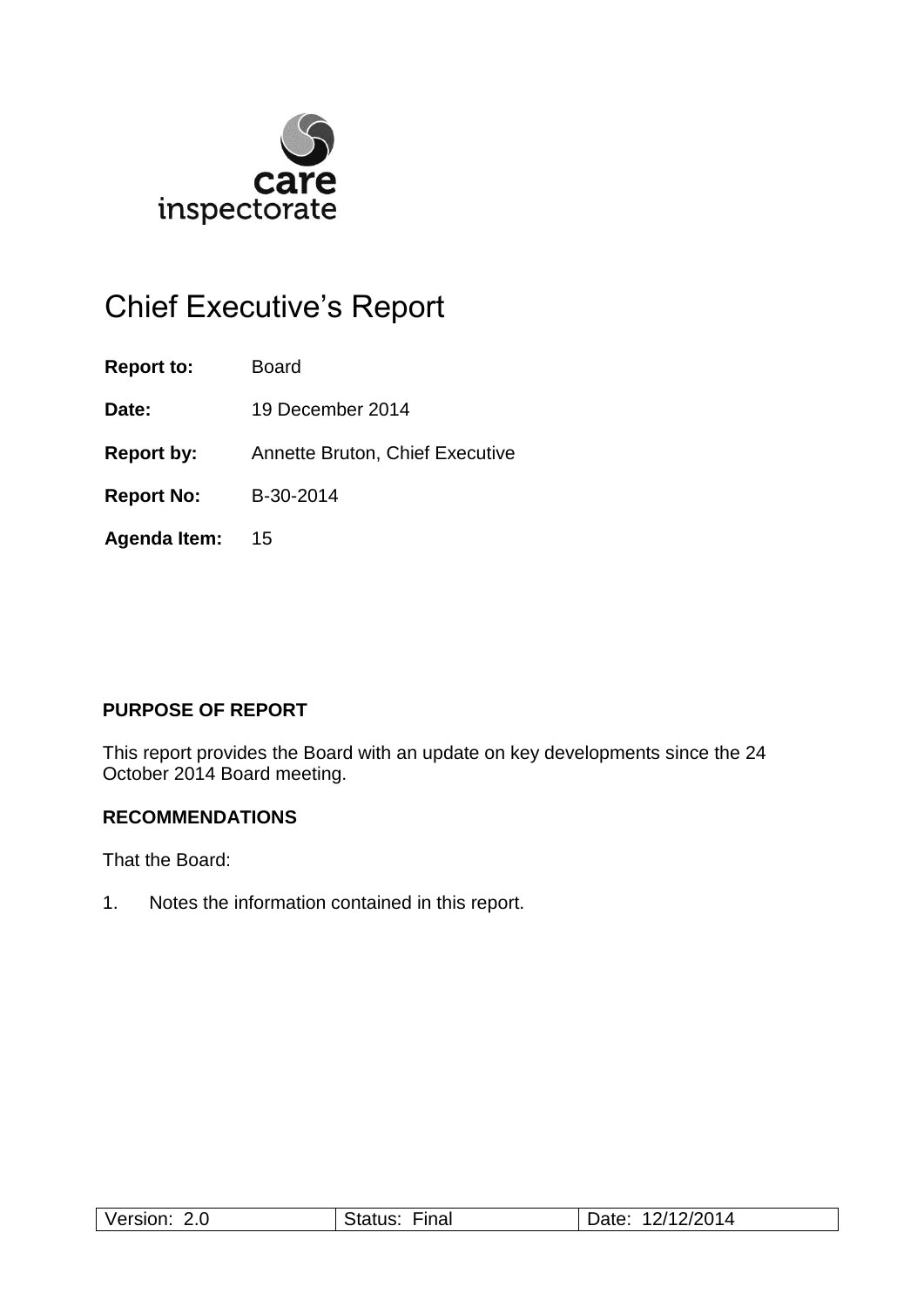### **Report Number** B-30-2014

## **Version Control and Consultation Recording Form**

| <b>Version</b>                                                                             | <b>Consultation</b>                                                                          |                           | <b>Manager</b>    | <b>Brief Description of Changes</b><br><b>Date</b> |  |
|--------------------------------------------------------------------------------------------|----------------------------------------------------------------------------------------------|---------------------------|-------------------|----------------------------------------------------|--|
| 1.0                                                                                        | Senior Management                                                                            |                           | Executive<br>Team | Contributed to report                              |  |
| 1.0                                                                                        | <b>Legal Services</b>                                                                        |                           | Executive<br>Team | Contributed to report                              |  |
| 1.0                                                                                        | <b>Resources Directorate</b>                                                                 |                           | Executive<br>Team | Contributed to report                              |  |
|                                                                                            | Committee<br>Consultation<br>(where appropriate)                                             |                           |                   |                                                    |  |
|                                                                                            | Partnership Forum<br>Consultation<br>(where appropriate)                                     |                           |                   |                                                    |  |
|                                                                                            |                                                                                              |                           |                   |                                                    |  |
| <b>Equality Impact Assessment</b>                                                          |                                                                                              |                           |                   |                                                    |  |
| To be completed when submitting a new or updated policy (guidance, practice or procedure)  |                                                                                              |                           |                   |                                                    |  |
| for approval.                                                                              |                                                                                              |                           |                   |                                                    |  |
| Policy Title:                                                                              |                                                                                              |                           |                   |                                                    |  |
|                                                                                            | Date of Initial Assessment:                                                                  |                           |                   |                                                    |  |
| <b>EIA Carried Out</b>                                                                     |                                                                                              |                           |                   | <b>YES</b><br><b>NO</b>                            |  |
|                                                                                            |                                                                                              |                           |                   | X                                                  |  |
|                                                                                            | If yes, please attach the accompanying EIA and<br>briefly outline the equality and diversity |                           |                   |                                                    |  |
| implications of this policy.                                                               |                                                                                              |                           |                   |                                                    |  |
|                                                                                            |                                                                                              |                           |                   |                                                    |  |
|                                                                                            |                                                                                              |                           |                   |                                                    |  |
|                                                                                            |                                                                                              |                           |                   |                                                    |  |
| If no, you are confirming that this policy will have                                       |                                                                                              | Name: Annette Bruton      |                   |                                                    |  |
| no negative impact on people with a protected<br>characteristic and a full Equality Impact |                                                                                              | Position: Chief Executive |                   |                                                    |  |
| Assessment is not required.                                                                |                                                                                              |                           |                   |                                                    |  |
|                                                                                            | <b>Authorised by Director</b>                                                                | Name: A Bruton            |                   | Date: 28/11/14                                     |  |
|                                                                                            |                                                                                              |                           |                   |                                                    |  |

| Version: 2.0 | Final<br>Status: | 12/12/2014<br>Date: |
|--------------|------------------|---------------------|
|              |                  |                     |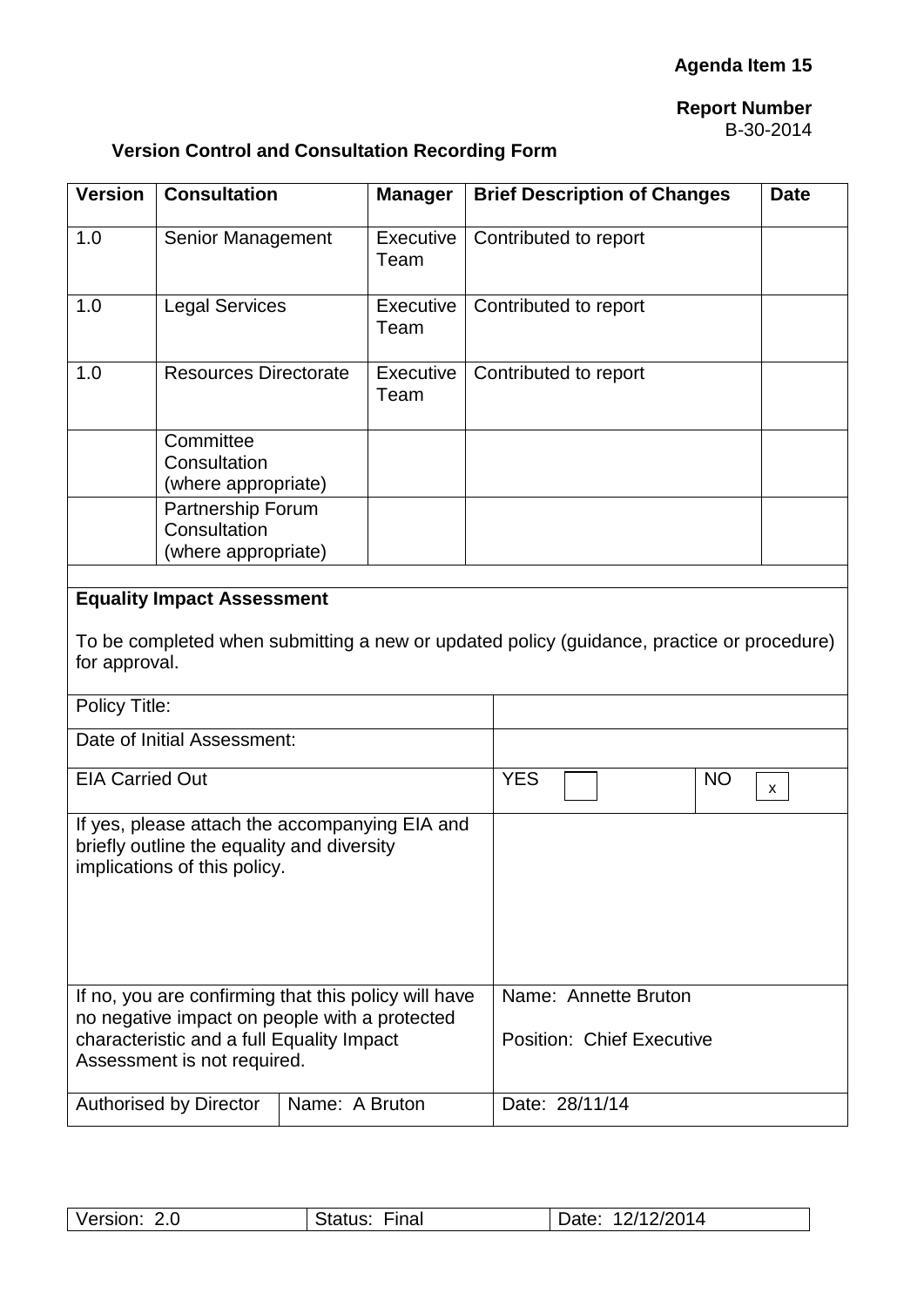#### **1.0 INTRODUCTION**

This report provides Board members with an update of any key developments for the Care Inspectorate since the last report in October 2014.

#### **2.0 INSPECTION PLANNING AND QUALITY ASSURANCE**

#### **2.1 Intelligence & Analysis**

The Care Inspectorate's draft Scrutiny & Improvement Plan for 2015/16 was submitted to the Executive Team on 9 October 2014 and was considered by the Board at their development day on Friday 31 October 2014.

Draft Individual Inspection Plans 15/16 (IIPs) for Inspectors of frontline services (regulated care) were made available to Team Mangers for them to review on Monday 27 October 2014. This much earlier timeframe is a direct result of dynamic inspection planning over a 4 year period which was introduced in 2013/14.

A comprehensive review of how we gather and share information/intelligence within the Care Inspectorate and with partner scrutiny bodies has been completed. Areas for improvement have been identified which will strengthen how we use intelligence to plan our scrutiny and improvement activities in regulated care services and through joint strategic inspections, as well as the work of our Link Inspectors and Contact Managers. The report was considered by ET on 20 November 2014 and by the Policy Committee on 28 November 2014.

In parallel with the scrutiny and improvement methodology review, the Head of Analysis and Business Planning is leading a piece of work to develop an outcome focussed risk framework which supports the Care Inspectorate's strategic objective of delivering scrutiny and improvement which is intelligence led, risk-based, targeted and proportionate. All of this will be geared to support improvement in services to enhance the quality of care people who use care services and their carers receive.

The Head of Analysis & Business Planning has been nominated to represent the Care Inspectorate on the Police Scotland - National Risk & Concern Project – Partnership Reference Group which will be chaired by the Deputy Chief Constable of Police Scotland. The group will have a strategic focus drawing on expertise and experience of frontline service providers and community organisations from across Scotland. The overall aim is to develop and embed consistent processes and staff skill sets across Scotland to identify risk of harm and ensure adherence to established child and adult protection processes at an early stage. It will also ensure that all concerns raised are assessed appropriately and where wellbeing concerns are identified, the relevant information is shared to secure the necessary additional support from universal services to encourage better outcomes for adults and children.

| Version: 2.0 | <b>Status: Final</b> | 12/12/2014<br>Date: |
|--------------|----------------------|---------------------|
|              |                      |                     |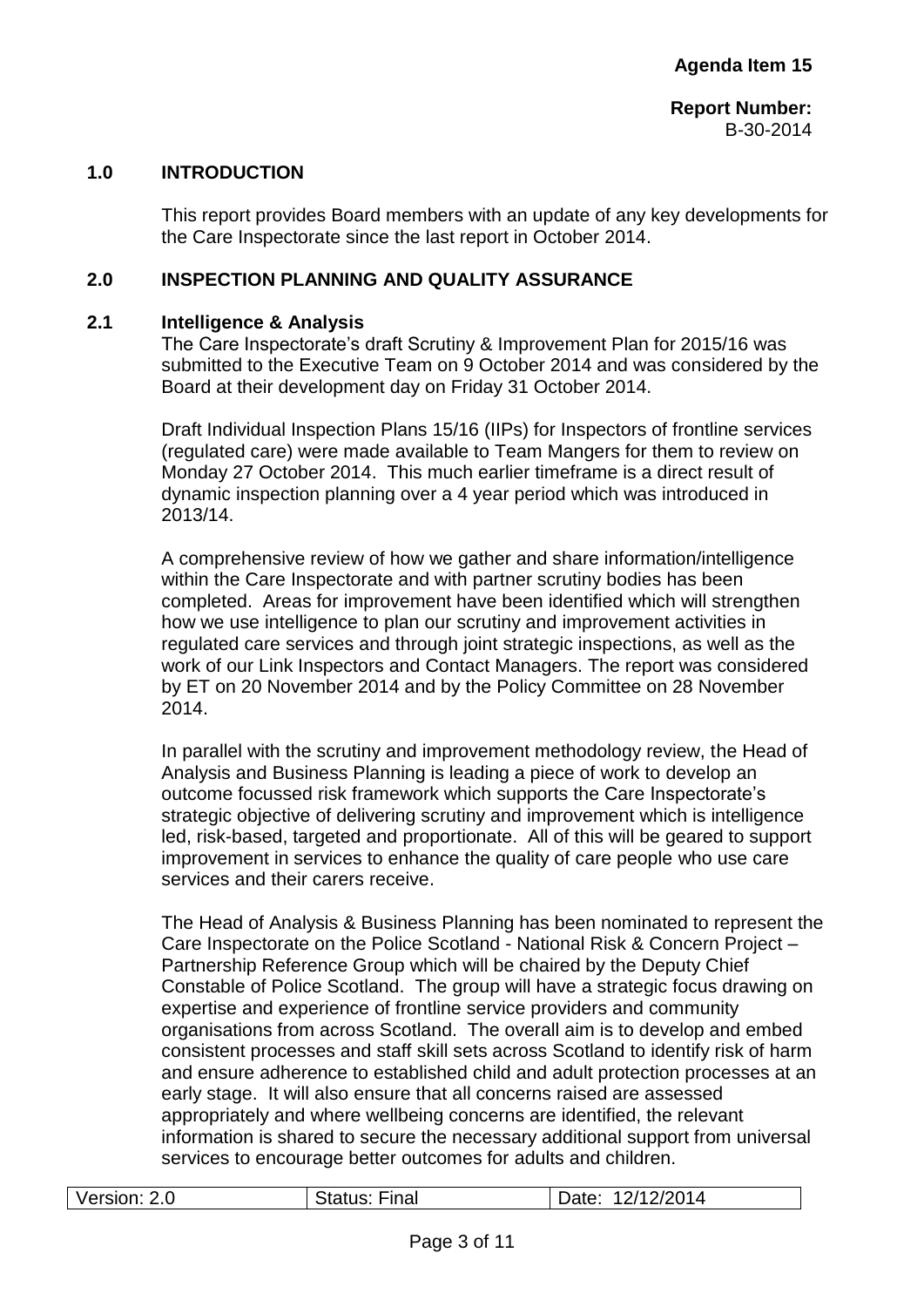#### **3.0 CO-OPERATION AND JOINT WORK WITH OTHER REGULATORS**

#### **3.1 Social Care Partnership Forum (SCPF)**

We are part of this UK-wide body which exists to promote consistency, proportionality and an integrated approach to health, safety and quality of care. The SCPF has representatives from central and local government, regulators, stakeholder bodies and Trades Unions (TUs) covering England, Scotland and Wales. The regulator participants include the Care Inspectorate (CI), the Care Quality Commission (CQC), Care and Social Services Inspectorate Wales (CSSIW) and the Health & Safety Executive (HSE).We work closely with our partners to develop well informed and authoritative answers to questions about 'what social care providers are expected to do' which will satisfy providers, regulators and commissioners of services.

#### **3.2 NATIONAL PREVENTATIVE MECHANISM (NPM)**

The Board have previously been briefed on the work of the NPM to which we are signatories. The Chief Executive and the Depute Director for Children's Services and Criminal Justice attended the strategic NPM meeting in November which was held in Wales. A key item on the agenda was finalising the Annual Report. This was laid before the UK Parliament on  $4<sup>th</sup>$  December. The report can be found here: [http://www.justiceinspectorates.gov.uk/hmiprisons/wp](http://www.justiceinspectorates.gov.uk/hmiprisons/wp-content/uploads/sites/4/2014/07/NPM_AR2013-14_Final_021214_WEB_small.pdf)[content/uploads/sites/4/2014/07/NPM\\_AR2013-](http://www.justiceinspectorates.gov.uk/hmiprisons/wp-content/uploads/sites/4/2014/07/NPM_AR2013-14_Final_021214_WEB_small.pdf) [14\\_Final\\_021214\\_WEB\\_small.pdf](http://www.justiceinspectorates.gov.uk/hmiprisons/wp-content/uploads/sites/4/2014/07/NPM_AR2013-14_Final_021214_WEB_small.pdf)

### **4.0 STRATEGIC INSPECTION**

#### **4.1 Joint inspections of services for children and young people**

In quarter one, we published our first inspection report of 2014/15, on services for children and young people in East Renfrewshire. This brings the total number of children's services inspection reports published to date to 12. We will shortly be publishing the findings of our inspection in South Lanarkshire. Inspections in Aberdeen City and North Lanarkshire are almost complete, with our inspection of Renfrewshire underway.

We have now published our report on the current "state of the nation" in relation to child protection, and met with the Minister for Children and Young People, Aileen Campbell to discuss the findings. This tied in with the publication of the national action plan in relation to Child Sexual Exploitation, and the Care Inspectorate are actively involved in this work.

#### **4.2 Independent Commissions**

A meeting took place between the Director of Inspection and Head of Strategic Inspection (Children's Services & Criminal Justice) with colleagues from Guernsey, who had previously asked us to work with them. Unfortunately, this work will not

|  | Version: 2.0 | <b>Status: Final</b> | 12/12/2014<br>Date: |
|--|--------------|----------------------|---------------------|
|--|--------------|----------------------|---------------------|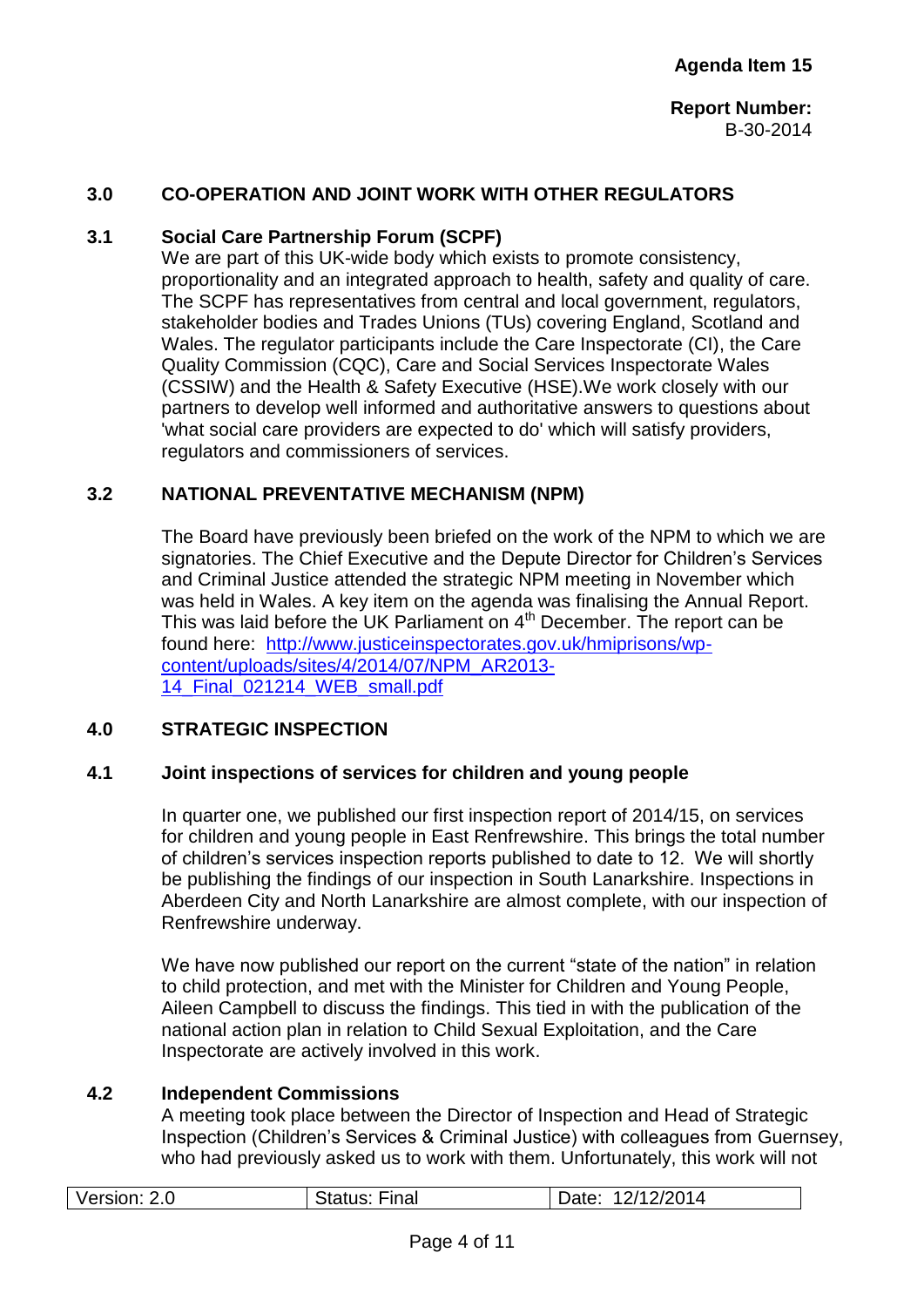proceed at this time, due to changes of personnel and processes in Guernsey.

Similar activity is planned for the Isle of Man, and contact is awaited from their senior team as to how they wish to proceed.

#### **5.0 INSPECTION OF OTHER REGULATED SERVICES**

### **5.1 Strategic activity within Children's Services and Criminal Justice**

As mentioned above, we remain closely involved in national developments and strategy in relation to Child Sexual Exploitation and are working with colleagues and key stakeholder re the impact and implications for Scotland of the Jay report. The Depute Director of Inspection (Children's Services & Criminal Justice) attended a Ministerial summit to discuss this in October. We have identified key actions for our staff to take forward as a result.

#### **5.2 Early Years Inspection**

Our Nutrition Adviser is a member of NHS Health Scotland Nutrition guidance early years working group and was involved in the development of the revised guidance called Setting the Table -Nutritional guidance and food standards for early years childcare provider in Scotland 2014.

### **5.3 Criminal Justice & Young People**

Managers and senior managers remain continuing to monitor capacity with the Children Services and Criminal Justice Teams. In recent weeks we have lost several staff to other posts and positions elsewhere and this has had a significant impact on the allocation of work, particularly in relation to fostering and adoption services. However, the recent recruitment drive, the possibility of a secondment into the Care Inspectorate and the use of locums may help address the capacity issues.

#### **6.0 DEVELOPING METHODOLOGY FOR JOINT INSPECTIONS OF SERVICES FOR ADULTS**

#### **6.1 Reporting on joint inspection findings**

We are working closely with Healthcare Improvement Scotland to further align and improve the way we report on joint children and adult inspections.

### **7.0 DUTY OF USER FOCUS**

#### **Involvement**

We held a development day for our involved people and inspection volunteers in Glasgow. This was to discuss the development and revision of the Involvement Plan which runs until 2015. The day was facilitated by staff from Quarriers and work on a new, co-produced action plan is now in had. We are continuing to recruit inspection volunteers and are piloting the involvement of inspection volunteers in children's services. A training day for new Inspectors was held on 19/20 November and a new handbook for inspection volunteers, and staff working with them, is being produced.

| Version: 2.0 | <b>Status: Final</b> | Date: 12/12/2014 |
|--------------|----------------------|------------------|
|              |                      |                  |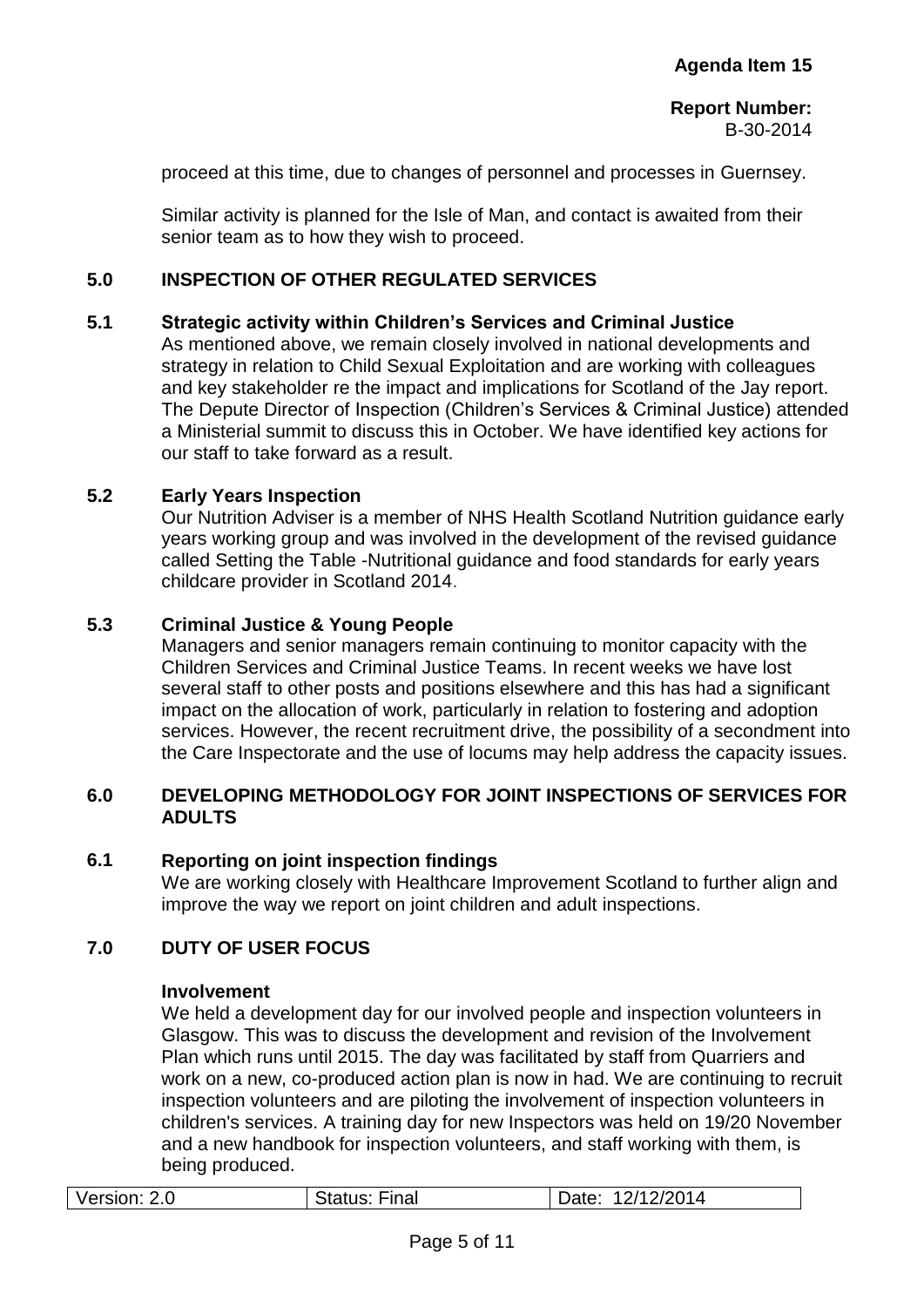**Report Number:** B-30-2014

#### **8.0 HEALTH IMPROVEMENT TEAM**

We are working with Dundee University and the University West of Scotland and a care home in NHS Fife on a pain management project with a care home in Fife. An initial application to the Health Foundation was successful and partners are now looking at a full application to the Health Foundation for full funding. We are working with NES on the update of the Pressure Ulcer Workbook, for staff in health and social care settings. There is also work progressing re developing a new NES resource for managing skin tears and minor trauma injuries based on new best practice guidance. This will be particularly useful to care home staff who manage minor incidents and skin tears as a result of falls and there will also be a series of road shows for NHS and care sector to make staff aware of this initiative and good practice.

We have participated in our first NHS Board visit as a clinical expert with the HIS OPAH inspection team, offering support in the areas of tissue viability.

We are now considering the implications of the NMC proposals for nurse revalidation. NHS Tayside is a pilot site and discussions are progressing about whether relevant Care Inspectorate staff who are registered with NMC can participate in the pilot.

### **9.0 METHODOLOGY DEVELOPMENT (REGULATED CARE SERVICES)**

The Programme Board has discussed the programme initiation document for the review of methodology and the Executive Team have agreed some tests of change for 2015/16. This will examine the feasibility of thematic inspections (in care homes for adults with learning disabilities) and more scrutiny of how requirements have been followed up (in care homes for older people). Further tests of change will be carried out in the way complaints are handled in care homes for older people where there is a suggestion of a systemic failure, and in two poorly-performing care homes to see whether an improvement focus can bring about more rapid change than a traditional regulatory approach. The High Level Advisory Group of Care Scrutiny has met for the first time. It brings together senior providers and managers of care services, and people who use care services, to advise on the methodology review.

The Executive Team has also agreed new policies on re-evaluation of care services (formerly grading) following certain events, policies on the use of selfassessments, and new policies on making requirements.

### **10.0 IMPROVING QUALITY AND CONSISTENCY**

#### **10.1 Enforcement**

Interim Desk Top Instructions for enforcement in regulated care services have now been issued to all staff. A series of seminars across the organisation have begun to raise awareness and understanding of the use of these instructions. The

| Version: 2.0 | <b>Status: Final</b> | Date: 12/12/2014 |
|--------------|----------------------|------------------|
|              |                      |                  |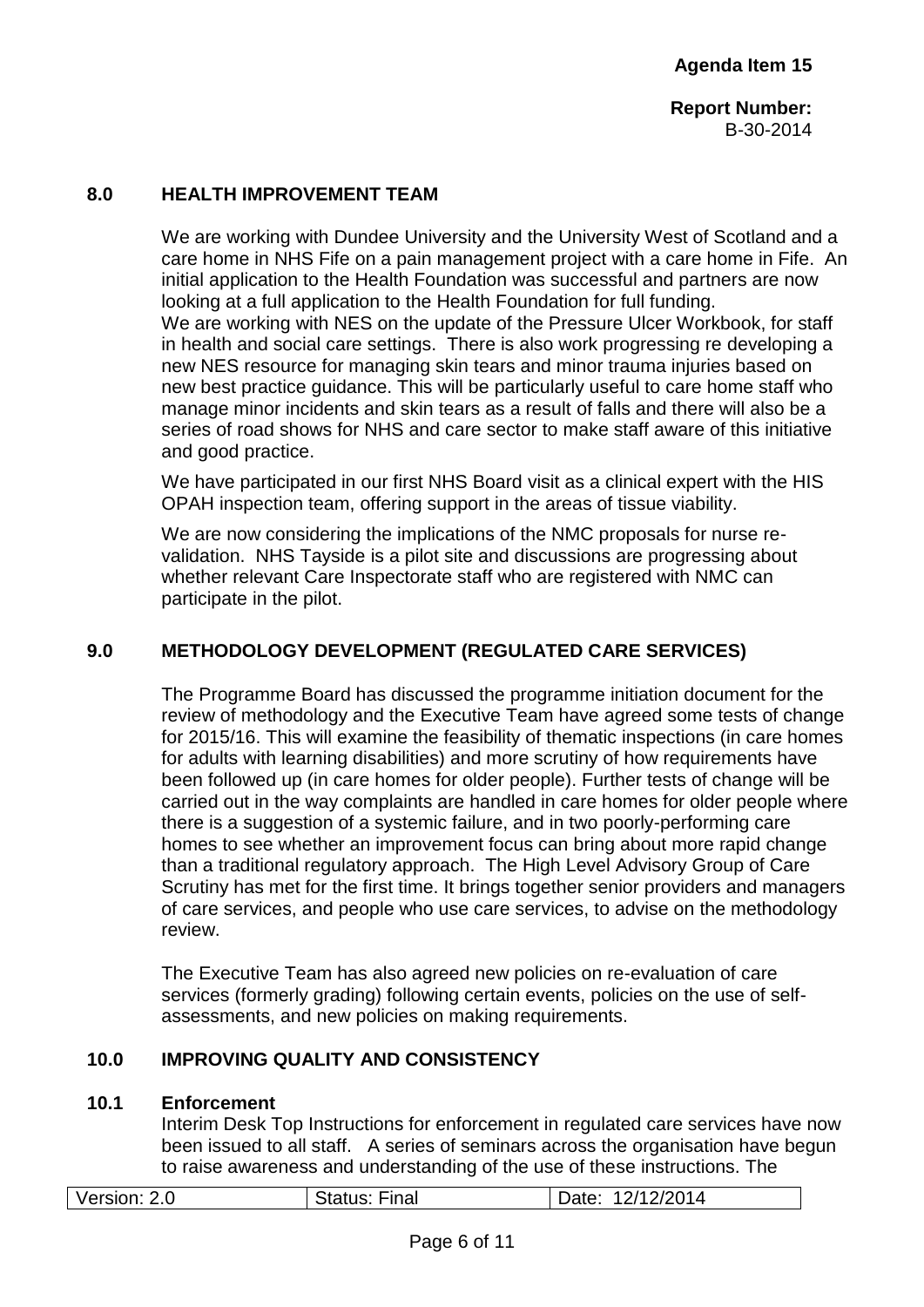instructions will support consistency in practice, information gathering and publication.

#### **10.2 Expert Groups**

Implementation of expert groups has begun. An early years expert group and an Adults with Incapacity expert group have been testing out how the model works in practice and the model will now be rolled out to other areas - Older People, Learning Disability, Criminal Justice and Young People and so on. The Heads of Inspection will lead on the development of new groups and staff from all functions will be involved. Expert group members will have similar knowledge, background and experience with a remit to provide a specialist service to the organisation, build capacity and improve knowledge and expertise. Expert groups may be used as a 'one-stop shop' for expert advice, to support consultation responses, to represent the Care Inspectorate on external policy groups and so on.

They will be mostly 'virtual', coming together when given specific tasks to complete by the Programme Board.

#### **10.3 Care at Home/Housing Support Expert Group:**

The Care at Home/Housing Support Service expert group has now been established. The group will act as the expert body regarding these services within the Care Inspectorate and will support the Care Inspectorate's review of methodology as it relates to Care at Home and Housing Support services; it will position itself, alongside the support of short life working groups, as the expert Care Inspectorate group in relation to these services, offering consultation, advice and guidance as requested; contribute to internal and external activity (as identified by Directors and Senior Managers) in relation to promoting best practice in scrutiny and regulation of these services and ensure dissemination of this work through the organisation.

#### **10.4 Public Protection Policy and Procedure:**

Work is now being undertaken to review a Public Protection Policy and Procedure. Two Heads of Inspection, redeployed to the Strategic Development Directorate, are undertaking this work. A procedure will shortly be issued for consultation, with a view to this being finalised and agreed prior to the Christmas and New Year holidays. This work will build on previous work undertaken but will be a comprehensive policy and procedure on public protection, rather than the separate elements of child and adult support and protection.

A Memorandum of Understanding and protocol for data sharing has been agreed with the SSSC. The large amount and sensitive quality of the information being shared between the two organisations is now supported by a formal and comprehensive agreement that staff of both organisations can refer to, as well as being publicly available. While some data sharing with the SSSC has been running smoothly for some time, such as staffing details from our annual returns and provider compliance with ensuring their staff are registered with the SSSC, an agreement and protocol for sharing information regarding the conduct of SSSC registrants in registered services has required development. Although primary

| Version: 2.0 | Status: F<br>Final | 12/12/2014<br>Date: |
|--------------|--------------------|---------------------|
|              |                    |                     |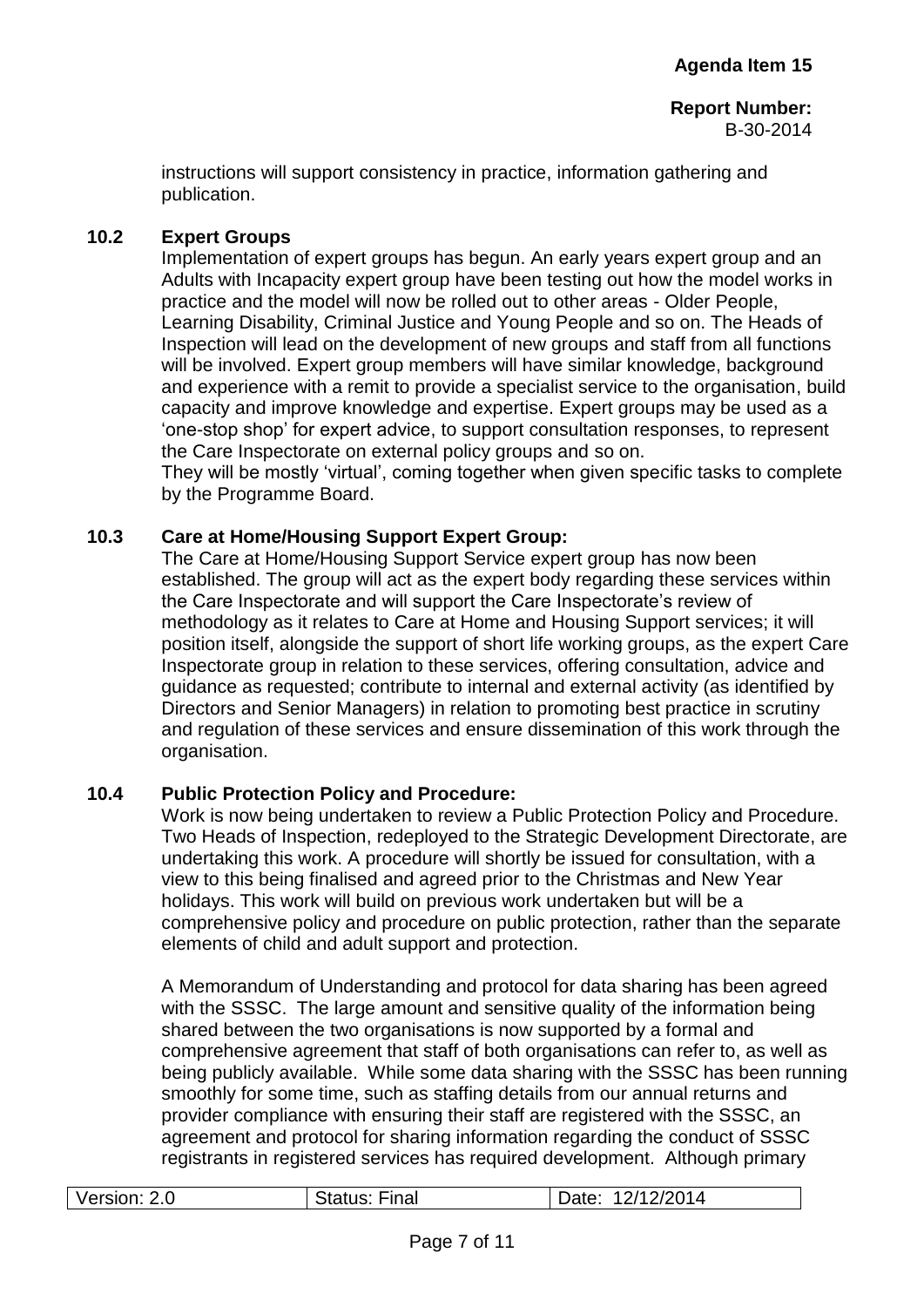**Report Number:** B-30-2014

responsibility lies with the employer for reporting staff to the SSSC, the Care Inspectorate works in partnership with the SSSC to ensure that providers are compliant. The redeployed Head of Inspection for early years has led on this development work and will be issuing further guidance and training for staff. The Care Inspectorate has continued to enhance its impact and influence on early years policy on a national strategic level. For example, we worked closely with Scottish Government in producing the statutory guidance to local authorities and the 'Building the Ambition' quality guidance on the expansion of early learning and childcare under the Children and Young People (Scotland) Act 2014. We now need to ensure that our comprehensive oversight of the whole early learning and childcare system and our expertise on providing quality care for young children will enable us to make a significant contribution to ensuring that the increase in funded provision to 600 hours per year and the lowering of the age range to 2 -3 year olds meets the needs of children and parents. Similarly, we have played an influential role with the Scottish Government's Independent Review of Early Learning and Childcare Workforce and Out of School Care Workforce, which is being chaired by Professor Siraj. In our written submission and subsequent focus group discussion, we were able to combine our intelligence from the Childcare Statistics and annual returns with our expert knowledge of the range of different settings in which early learning and childcare is currently provided. We have also hosted a joint focus group with Education Scotland colleagues to inform Children in Scotland's Commission on Childcare Reform, which will recommend to the Scottish Government on changing the current system.

Partnership working with key early years umbrella organisations has continued to improve through the Early Years Forum and giving presentations at the annual conferences of the Scottish Childminding Association, Scottish Out of School Care Network and the National Day Nurseries Association.

### **11.0 REGISTRATION AND COMPLAINTS**

A report has been submitted to the Resources Committee setting out proposals for a formalised line management structure within the Registration and Complaints functions to ensure the Care Inspectorate meets its strategic objectives relevant to these functions and supports business efficiency and accountability.

A draft complaints procedure about registered care services will go out for external and internal consultation over the period end of November 2014 to the end of February 2015.

Registration has been actively working with colleagues from the Inspection Directorate to assist the City of Edinburgh Council and NHS Lothian resolve challenges of finding extra capacity for elderly people requiring residential care provision who are currently within hospital wards.

| Version: 2.0 | <b>Status: Final</b> | 12/12/2014<br>Date: |
|--------------|----------------------|---------------------|
|              |                      |                     |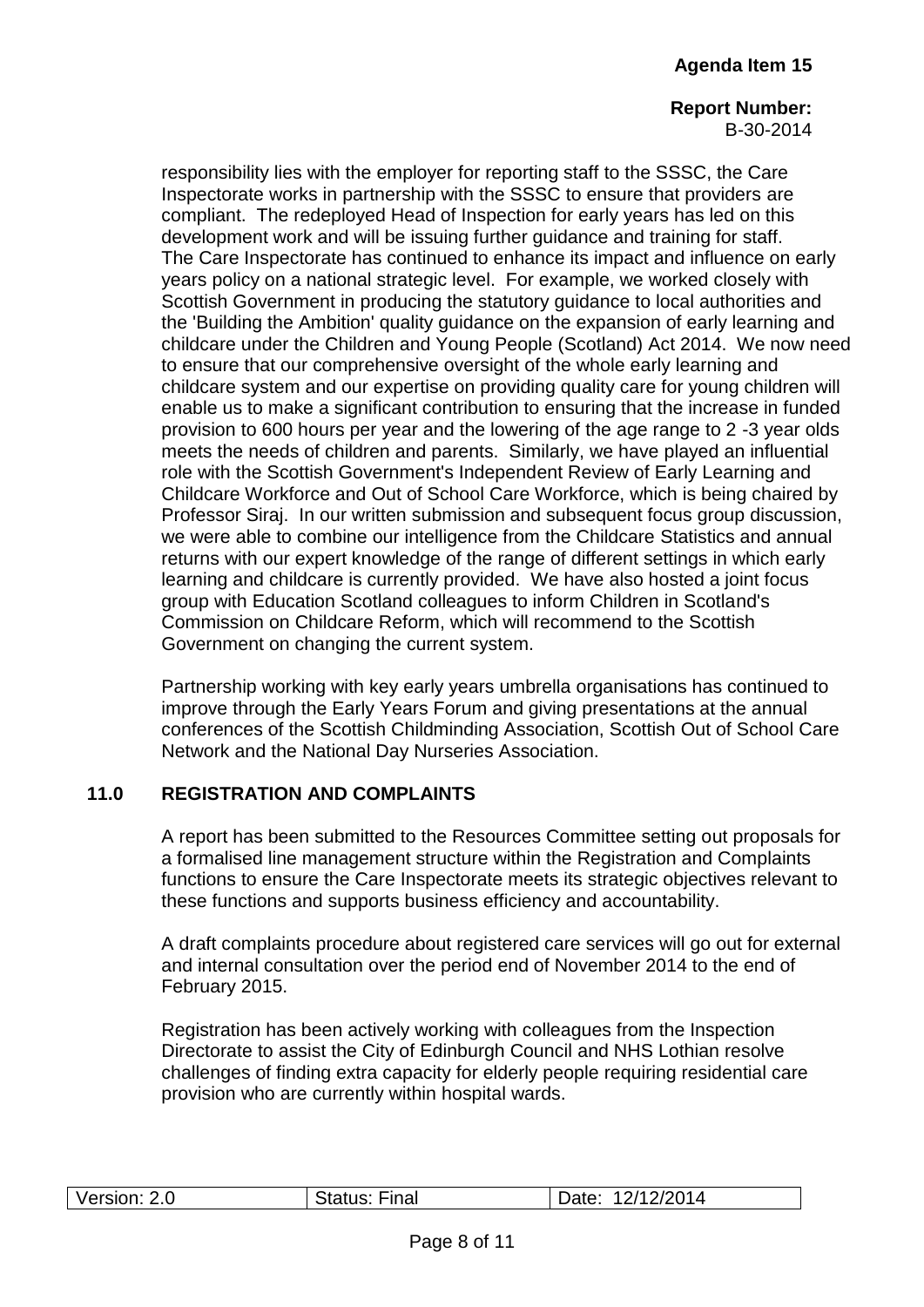**Report Number:** B-30-2014

#### **12.0 COMMUNICATIONS**

#### **12.1 Significant Publications**

We have published Improving Care in Scotland: what the Care Inspectorate did in 2013/14. This document provides an illustrative account of the Care Inspectorate's work in the last year and accompanies our Annual Report and Accounts, to be laid before the Scottish Parliament in December 2014.

#### **12.2 Triennial Review**

Work on the triennial review continues to identify themes that have emerged from our scrutiny and improvement activities over the last two years. This will cover the period April 2011 – April 2014 and will be published within the 2014/15 inspection year. Two Strategic Inspectors have been leading on the authoring of this work, part seconded from their joint inspection activity. The first chapter to be written is on early years provision and inspection, and this has been considered by the Editorial Panel already. Further chapters will follow the same pattern of identifying what we think, what we know and what we can evidence about the state of care in Scotland. It will also highlight, where possible, areas where policymakers will require to pay particular attention. Communication plans are also being developed to ensure that our findings are well-publicised and well-understood.

### **13.0 LEGAL AND ENFORCEMENT ISSUES**

Please see appendix 1.

#### **14.0 LIAISON WITH SCOTTISH GOVERNMENT AND PARLIAMENT**

We have been actively involved in a number of high level ministerial groups specifically around integration of health and social care and GIRFEC. The Integration Implementation Group chaired by the Cabinet Secretary for Health and Well-being commended work undertaken by the Care Inspectorate to support new health and social care partnerships in their self evaluation of how they evidence delivering upon the nine national outcomes within the Public Bodies (Joint Working) (Scotland) Act 2014.

#### **15.0 INTERNATIONAL BENCHMARKING**

The Chief Executive met with Katja Anger from the OECD when she was in Edinburgh. They discussed the early years and childhood development. The OECD are hoping to run a five year international study among participating OECD countries looking into childhood development, education and care. They were interested in the way we collect data and evaluate quality of early years provision in Scotland. We hope to be able to support this work and learn from the comparator study that will emerge.

| Version: 2.0 | <b>Status: Final</b> | 12/12/2014<br>Date: |
|--------------|----------------------|---------------------|
|              |                      |                     |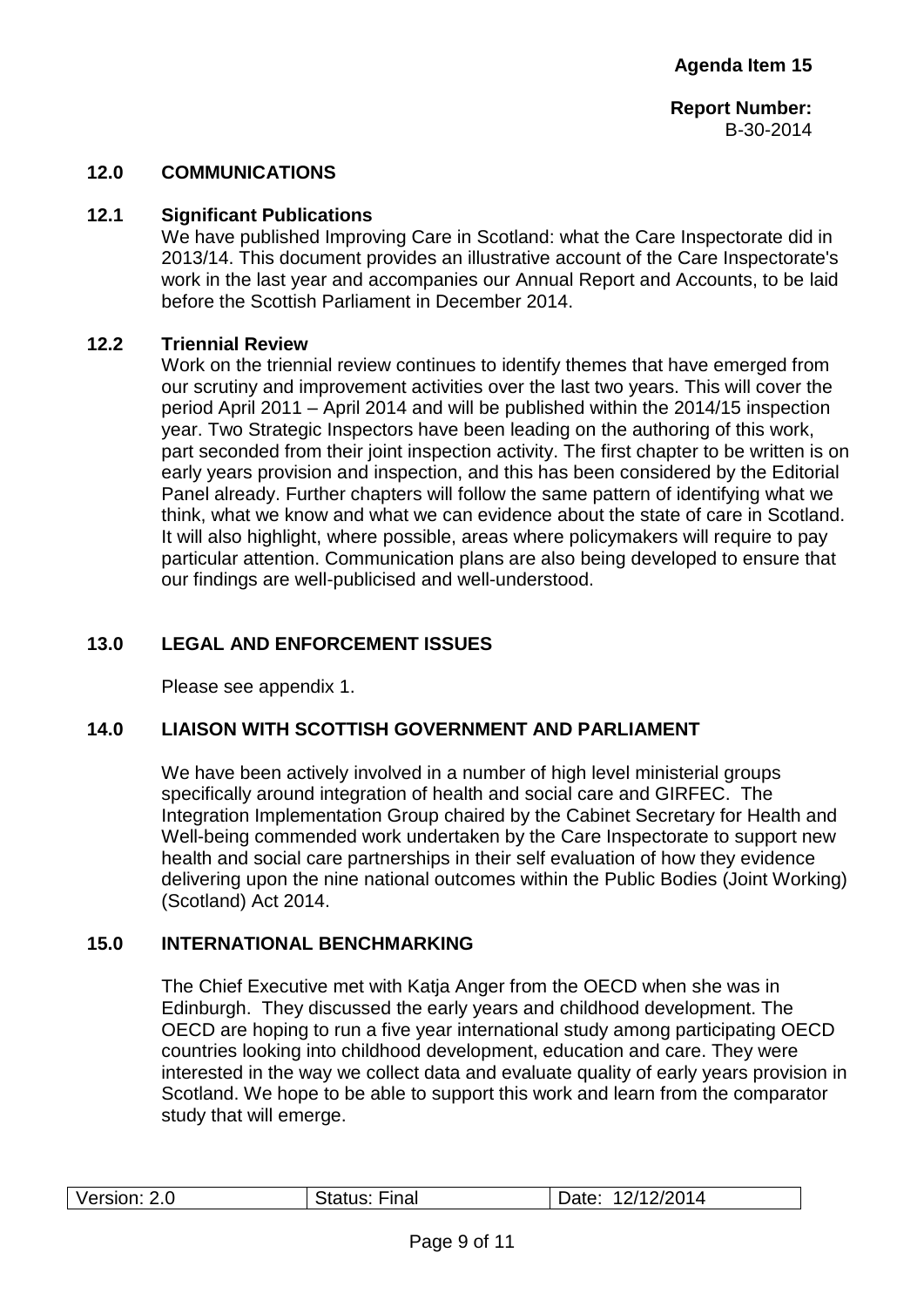### **16.0 PRESENTATIONS AT CONFERENCES**

| <b>Name</b>               | <b>Conference</b>             | <b>Date</b>   |
|---------------------------|-------------------------------|---------------|
| <b>Chief Executive</b>    | <b>Scottish Care</b>          | November 2014 |
|                           | Conference                    |               |
| Head of Quality and       | <b>RCN Scrutiny &amp;</b>     | November 2014 |
| Improvement               | <b>Regulation Executive</b>   |               |
|                           | <b>Nurse Leadership Event</b> |               |
| Head of Quality and       | <b>CCPs - Housing Support</b> | November 2014 |
| Improvement               | Conference                    |               |
| Head of Quality and       | <b>Chinese Delegation</b>     | November 2014 |
| Improvement               |                               |               |
| <b>Head of Inspection</b> | <b>Highland Home: Carer</b>   | October 2014  |
|                           | Conference                    |               |
| Head of Inspection        | <b>Scottish Childminding</b>  | November 2014 |
|                           | <b>Association Annual</b>     |               |
|                           | Conference                    |               |

### **17.0 CORPORATE SERVICES**

### **17.1 Organisational Development**

People Management policies continue to be drafted and consulted on with Trade Unions and staff. A total of nine policies have been reviewed and drafted during this quarter;

- maximising attendance
- capability policy
- special leave
- annual leave
- parental leave
- fostering leave
- adoption leave
- maternity leave
- TU time off for TU duties policy

We have also concluded the online employee survey and are waiting on the results from our external provider BMG. The survey was jointly commissioned by the organisation and Partnership Forum and 83% of our staff completed the survey. Results are due to be announced in December 2014 and a joint work plan with the Partnership Forum will be put in place so we are focusing on address priority issues arising from the survey.

|  | Version: 2.0 | <b>Status: Final</b> | 12/12/2014<br>Date: |
|--|--------------|----------------------|---------------------|
|--|--------------|----------------------|---------------------|